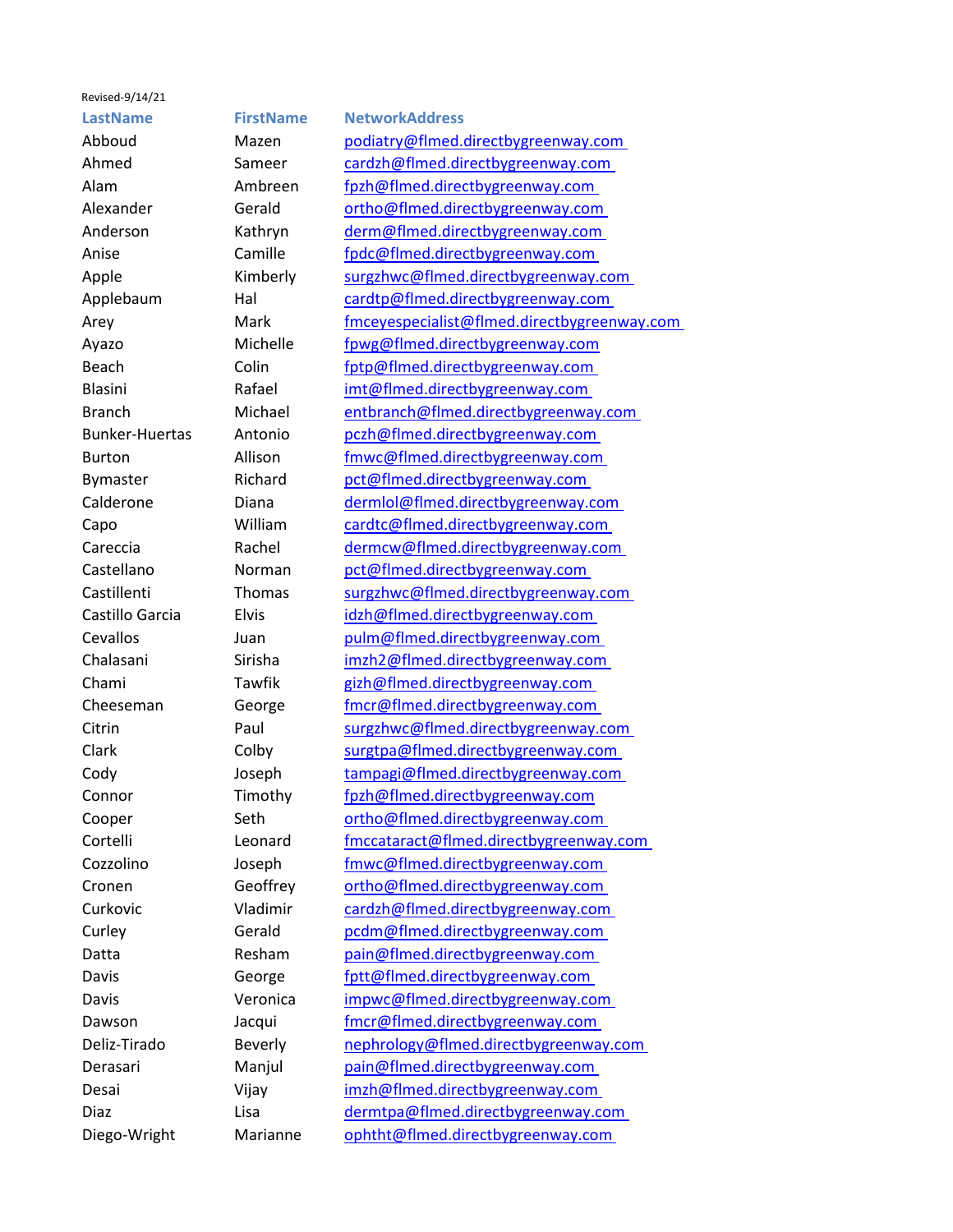Dipietro Jon [mdvipdipietro@flmed.directbygreenway.com](mailto:mdvipdipietro@flmed.directbygreenway.com)  Do Nathan [pulmtpa@flmed.directbygreenway.com](mailto:pulmtpa@flmed.directbygreenway.com)  Domby Brian ortho@flmed.directbygreenway.com Dominguez Emilio idzh@flmed.directbygreenway.com Ebel Theron [pulmtpa@flmed.directbygreenway.com](mailto:pulmtpa@flmed.directbygreenway.com)  Eisner Mark [gizh@flmed.directbygreenway.com](mailto:gizh@flmed.directbygreenway.com)  Esperanza Lowella [derm@flmed.directbygreenway.com](mailto:derm@flmed.directbygreenway.com)  Esposito Anthony [fpdc@flmed.directbygreenway.com](mailto:fpdc@flmed.directbygreenway.com)  Faith Natalie [rheumatology@flmed.directbygreenway.com](mailto:rheumatology@flmed.directbygreenway.com)  Feldman Dennis [tampagi@flmed.directbygreenway.com](mailto:tampagi@flmed.directbygreenway.com)  Fierro **Alicia** rheumatology@flmed.directbygreenway.com Figueroa-Nieves Tomas [imnc@flmed.directbygreenway.com](mailto:imnc@flmed.directbygreenway.com)  Finnerty Nancy [fpdc@flmed.directbygreenway.com](mailto:fpdc@flmed.directbygreenway.com)  Fontanet Hector cardlol@flmed.directbygreenway.com Forman Mitchell ntuc@flmed.directbygreenway.com Frank Barry [tampagi@flmed.directbygreenway.com](mailto:tampagi@flmed.directbygreenway.com)  Garcia Christopher [fpzh@flmed.directbygreenway.com](mailto:fpzh@flmed.directbygreenway.com)  Gaskins Roger [ortho@flmed.directbygreenway.com](mailto:ortho@flmed.directbygreenway.com)  Gerczuk Paul cardep@flmed.directbygreenway.com Gilbert Robert gilol@flmed.directbygreenway.com Gonzalez Eduardo [imm@flmed.directbygreenway.com](mailto:imm@flmed.directbygreenway.com)  Gonzalez-Paoli Julio [rheumatology@flmed.directbygreenway.com](mailto:rheumatology@flmed.directbygreenway.com)  Gonzalez-Rodriguez Angel neurology@flmed.directbygreenway.com Grant Edmund [neurotpa@flmed.directbygreenway.com](mailto:neurotpa@flmed.directbygreenway.com)  Gray Richard [ortho@flmed.directbygreenway.com](mailto:ortho@flmed.directbygreenway.com)  Gunn Annilea [fpt@flmed.directbygreenway.com](mailto:fpt@flmed.directbygreenway.com)  Gutierrez Alberto fplol2@flmed.directbygreenway.com Guttentag Ira Ira ortho@flmed.directbygreenway.com Heiman David [giwtpa@flmed.directbygreenway.com](mailto:giwtpa@flmed.directbygreenway.com)  Herrero-Mujic Belen imt@flmed.directbygreenway.com Hubaykah Joseph [pulmmv@flmed.directbygreenway.com](mailto:pulmmv@flmed.directbygreenway.com)  Hull Allison impwc@flmed.directbygreenway.com Hulse Ronald [carddi@flmed.directbygreenway.com](mailto:carddi@flmed.directbygreenway.com)  Ina Richard [fpt@flmed.directbygreenway.com](mailto:fpt@flmed.directbygreenway.com)  Ismail Imran cardzh@flmed.directbygreenway.com Ismail Sajid surgzhwc@flmed.directbygreenway.com Jackson Michael [obgyn@flmed.directbygreenway.com](mailto:obgyn@flmed.directbygreenway.com)  Kamath Kanchan [pcdm@flmed.directbygreenway.com](mailto:pcdm@flmed.directbygreenway.com)  Kapoor Samir imzh@flmed.directbygreenway.com Kayani Imran pclol@flmed.directbygreenway.com Khan Sohail nephrology@flmed.directbygreenway.com Khan Barkat psych@flmed.directbygreenway.com Kotadia **Sujal bychzh2@flmed.directbygreenway.com** KumbkarniI Yuvraj [endotpa@flmed.directbygreenway.com](mailto:endotpa@flmed.directbygreenway.com)  Lannon Sean ortho@flmed.directbygreenway.com Larue Todd fpdc@flmed.directbygreenway.com Lobo Arlene [cardcw@flmed.directbygreenway.com](mailto:cardcw@flmed.directbygreenway.com)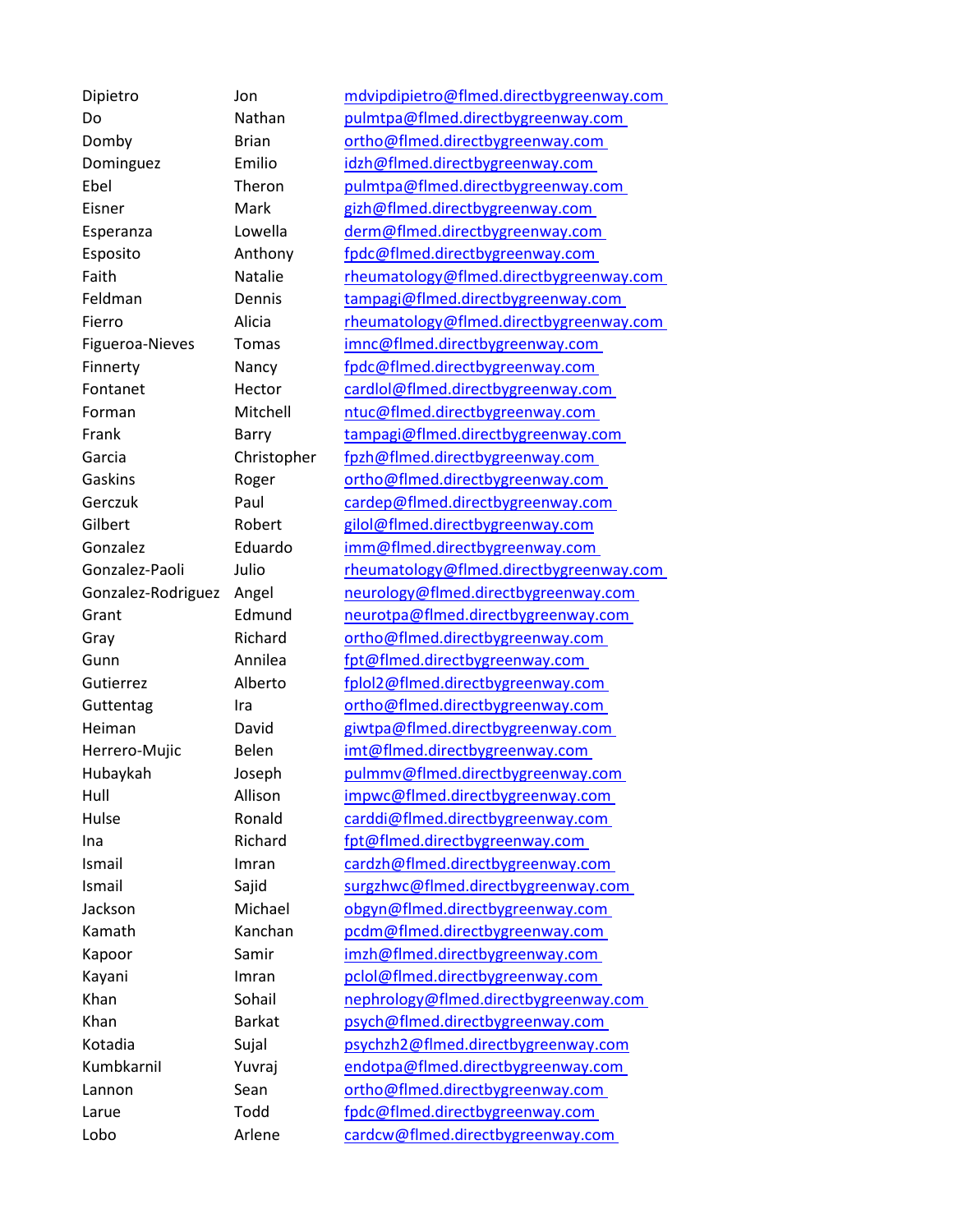Lohrbach Jonathan [surgzhwc@flmed.directbygreenway.com](mailto:surgzhwc@flmed.directbygreenway.com)  Mahtani Roshan [imzh@flmed.directbygreenway.com](mailto:imzh@flmed.directbygreenway.com)  Maldonado Martin tampagi@flmed.directbygreenway.com Malibiran Frederick [Fmcb@flmed.directbygreenway.com](mailto:Fmcb@flmed.directbygreenway.com)  Malik Shaifa imm@flmed.directbygreenway.com Mardo Veronica [pclol@flmed.directbygreenway.com](mailto:pclol@flmed.directbygreenway.com)  Marinelli Carlos cardcw@flmed.directbygreenway.com Marks Rachel fmccataract@flmed.directbygreenway.com Martinez Morayma [pczh@flmed.directbygreenway.com](mailto:pczh@flmed.directbygreenway.com)  Mathew Ajay [nephrology@flmed.directbygreenway.com](mailto:nephrology@flmed.directbygreenway.com)  McAllister Earl surgtpa@flmed.directbygreenway.com McKay Tracy [fpdc2@flmed.directbygreenway.com](mailto:fpdc2@flmed.directbygreenway.com)  Menezes Naresh [fplol2@flmed.directbygreenway.com](mailto:fplol2@flmed.directbygreenway.com)  Menezes Lakshmi imlutz@flmed.directbygreenway.com Menezes Marian [pulmtpa@flmed.directbygreenway.com](mailto:pulmtpa@flmed.directbygreenway.com)  Meyerson Lance ent@flmed.directbygreenway.com Montuno Michael [Mohs2@flmed.directbygreenway.com](mailto:Mohs2@flmed.directbygreenway.com)  Moorthal Anetha [imzh2@flmed.directbygreenway.com](mailto:imzh2@flmed.directbygreenway.com)  Mulingtapang Reynaldo [cardtnc@flmed.directbygreenway.com](mailto:cardtnc@flmed.directbygreenway.com) Murphy Daniel [orthosouth@flmed.directbygreenway.com](mailto:orthosouth@flmed.directbygreenway.com)  Nagamia Sameer [cardscc@flmed.directbygreenway.com](mailto:cardscc@flmed.directbygreenway.com)  Nallamshetty Samridhi [allergynallamshetty@flmed.directbygreenway.com](mailto:allergynallamshetty@flmed.directbygreenway.com)  Nalley Charles [ortho@flmed.directbygreenway.com](mailto:ortho@flmed.directbygreenway.com)  Nappi Florence [derm@flmed.directbygreenway.com](mailto:derm@flmed.directbygreenway.com)  Nguyen Phuong [idzh@flmed.directbygreenway.com](mailto:idzh@flmed.directbygreenway.com)  Olatunbosum Bamidele ntuc@flmed.directbygreenway.com Parasher Kanchan [fpcw@flmed.directbygreenway.com](mailto:fpcw@flmed.directbygreenway.com) Patel Mikin [fpzh@flmed.directbygreenway.com](mailto:fpzh@flmed.directbygreenway.com)  Patel Vijay [nephrology2@flmed.directbygreenway.com](mailto:nephrology2@flmed.directbygreenway.com)  Patel Niraj [obgyntpa@flmed.directbygreenway.com](mailto:obgyntpa@flmed.directbygreenway.com)  Patel Sonal [endotpa@flmed.directbygreenway.com](mailto:endotpa@flmed.directbygreenway.com)  Pitroda Parag imdc@flmed.directbygreenway.com Popat Jesal [cardctpa@flmed.directbygreenway.com](mailto:cardctpa@flmed.directbygreenway.com)  Postler Gilbert [cardwc@flmed.directbygreenway.com](mailto:cardwc@flmed.directbygreenway.com)  Prieto Ricardo [tampagi@flmed.directbygreenway.com](mailto:tampagi@flmed.directbygreenway.com)  Pusateri Thomas [floridaeyecenter@flmed.directbygreenway.com](mailto:floridaeyecenter@flmed.directbygreenway.com)  Pusateri Allen [floridaeyecenter@flmed.directbygreenway.com](mailto:floridaeyecenter@flmed.directbygreenway.com)  Rajan Sivaram pclol@flmed.directbygreenway.com Ramirez **Arnold** orthosouth@flmed.directbygreenway.com Raterman Stephen ortho@flmed.directbygreenway.com Reichmuth Daniel [allergyreichmuth@flmed.directbygreenway.com](mailto:allergyreichmuth@flmed.directbygreenway.com)  Reza Samina oncreza@flmed.directbygreenway.com Rivera **David David rheumatology@flmed.directbygreenway.com** Rivera Santiago Mayra [imt@flmed.directbygreenway.com](mailto:imt@flmed.directbygreenway.com)  Rodriguez Daniel fmtrinity@flmed.directbygreenway.com Rodriguez Ernesto [rheumatology@flmed.directbygreenway.com](mailto:rheumatology@flmed.directbygreenway.com)  Rosenbach Keith idzh@flmed.directbygreenway.com